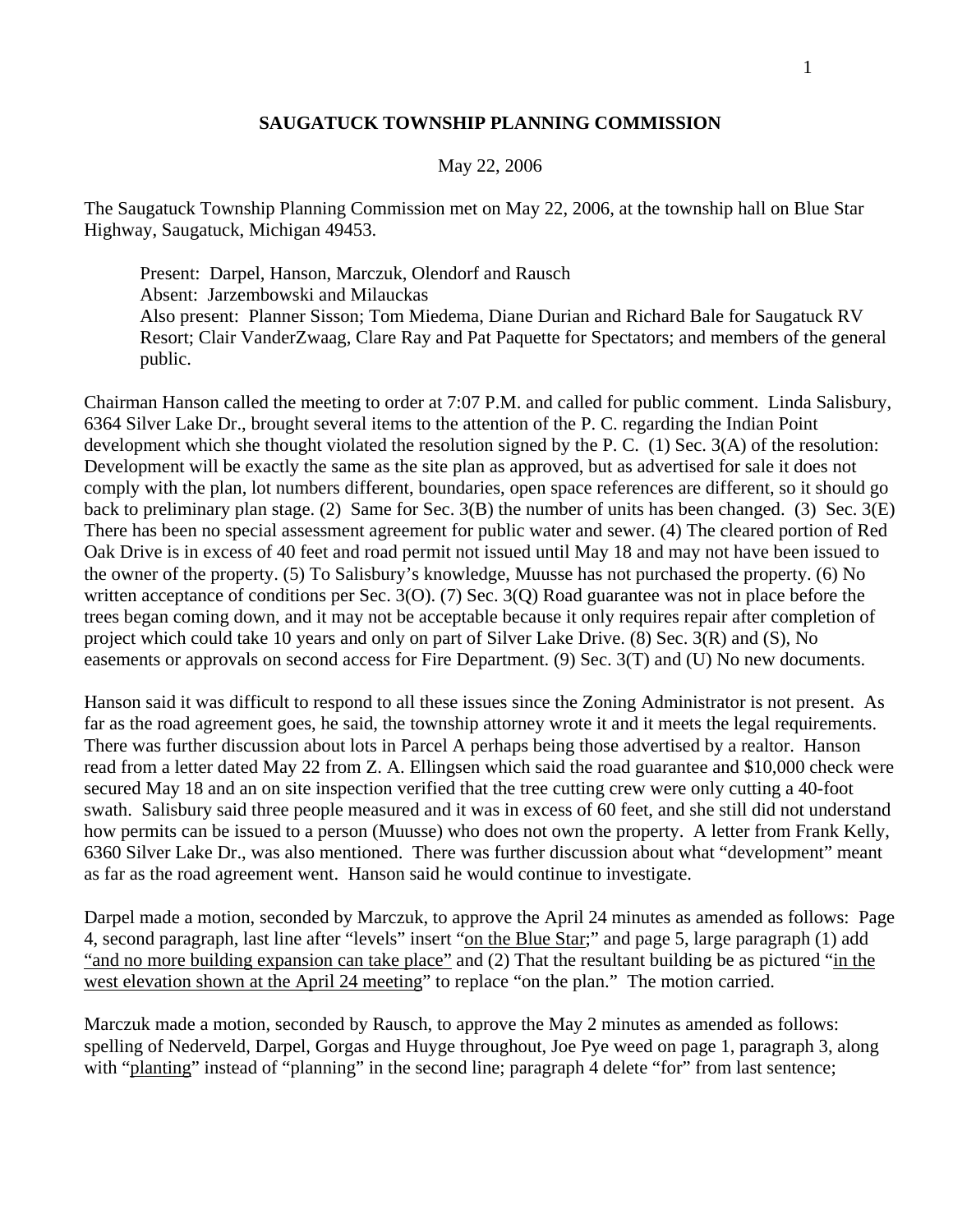paragraph 7, insert "of asphalt" after "base coat;" delete parenthetical question paragraph 9; and replace parenthetical question page 2 paragraph 4 with "Allegan County Health Department." The motion carried.

Hanson announced that Manlius is going to update its revised land use plan. He also read a letter dated May 2 from John Johnson, Allegan County Health Department, regarding the sewage system at Palazzolo's, which stated that any additional employees or shifts should make it necessary to meter the effluent prior to any approval by the Planning Commission. Hanson said he did not think Johnson knew whether or not Palazzolo's septic system was already strained. Darpel said the P. C. approval of Palazzolo's expansion was based on the Health Department's approval of the septic system, and he wondered who would monitor the system, the neighbors? He added that there are too many "borderline" approvals, like Indian Point, which may come back to the P. C. Hanson said he would write a letter to Palazzolo (including a copy of Johnson's latest letter), with a copy to Ellingsen.

Hanson also provided copies of a letter from John Huyge about the process in approving Palazzolo's expansion and his answer to same.

Hanson opened the public hearing on a request by Miedema Metal Buildings Systems as agent for Saugatuck RV Resort Park at 6473 BlueStar Hwy. to erect a 5000 s.f. assembly building in the R-1 zone to be used by members of the Condominium Association for recreational purposes, existing bathrooms to be replaced by those in the proposed building. This application must comply with Sec. 40-227(10) and standards in Sec. 40-737. Secretary Rausch read the notice published in the newspaper and Tom Miedema displayed the plans and showed an artist's rendering of the building. Appearing on the plans were the terms "convertible," meaning the use can change, and "expandable," meaning the parcel may lie outside the park area, according to Sisson. Marczuk asked what color the building would be and was told "tan, with a sagecolored roof." The trees have been removed from the footprint area for the building.

When Hanson opened the hearing for public comment, Rev. DeWitt, 1353 Natchez, Holland, gave a brief history of the former KOA campground, which now has "park models" used mostly in the summer. He said the former community building was torn down. Diane Durian, 501 Gingham, Portage, president of the association, said the building cannot be rented out. She added that the landscaping will be redone. Richard Bale, 480 Amity Ln., Douglas, manager, said they considered moving the former building, and they only took down four trees on the only site where this building could go. When Sisson asked about parking, he was told that it was gravel and basically flat, that there was no drainage problem, but if one occurred there was a site where run-off could be piped. There will be lighting over the doors of the building, which will be only 11 feet high.

Letters from Z. A. Ellingsen and Fire Inspector Greg Janik, both dated May 19, were discussed. This building would not be for public use, nor for individuals to hold wedding receptions or private parties, according to Durian. Most residents would simply walk to the assembly building for activities, so large parking areas would not be necessary. The easements for Fire Department access are there, and the P. C. has no authority to provide fire hydrants, Hanson maintained. As far as the KnoxBox suggestion went, Fire Chief Blok already has the card for entry, and Bale said Blok himself told him they didn't need hydrants; the department would take water from the lake.

There being no objections to the application and no further public comment, Olendorf made a motion to close the public portion of the hearing. Rausch seconded and the motion carried.